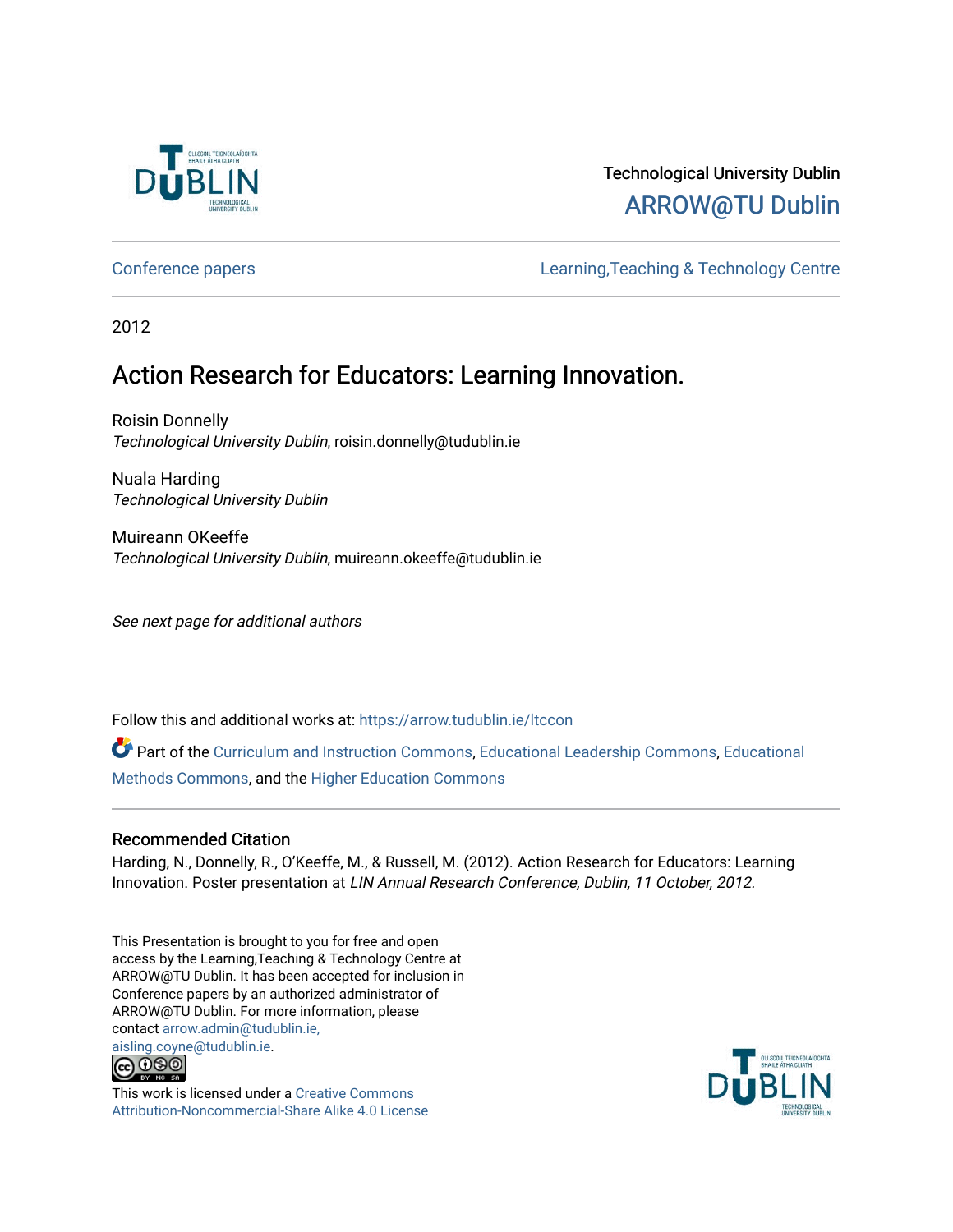#### Authors

Roisin Donnelly, Nuala Harding, Muireann OKeeffe, and Michael Russell